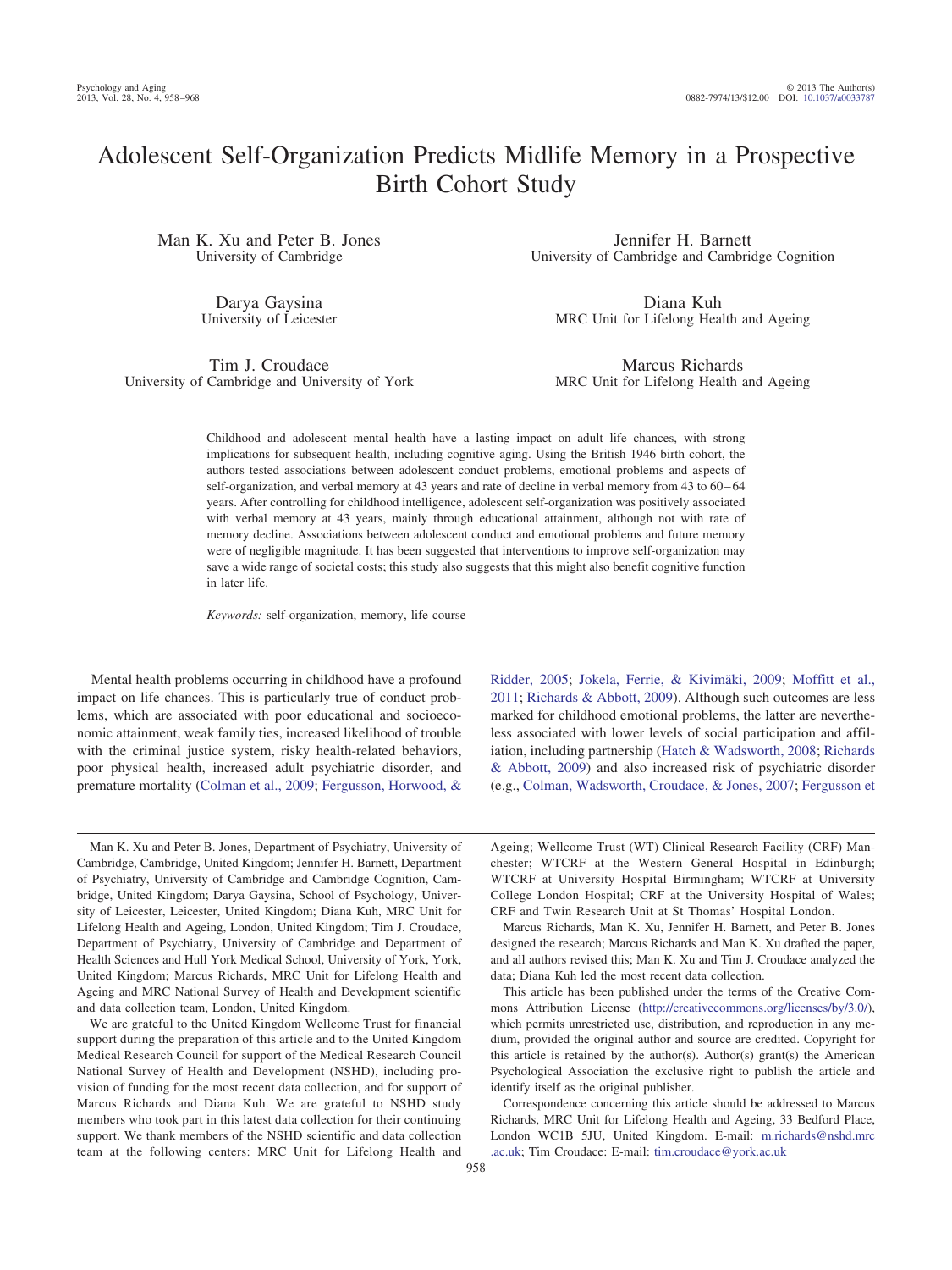[al., 2005;](#page-9-1) [Weissman et al., 1999\)](#page-10-2). Because many of the above outcomes, particularly poor educational attainment [\(Albert et al.,](#page-8-0) [1995\)](#page-8-0), risky health behaviors [\(Leventhal, Rabin, Leventhal, &](#page-9-5) [Burns, 2001\)](#page-9-5), and poor adult physical [\(Weuve et al., 2004\)](#page-10-3) and mental health [\(Starkstein, Mayberg, Leiguarda, Preziosi, & Rob](#page-10-4)[inson, 1992\)](#page-10-4) have an adverse impact on cognitive aging, it would not be surprising if childhood mental health problems also lead, over the longer term, to increased risk of dementia. This is an important issue, in view of the huge individual and societal costs of Alzheimer's disease [\(Richards & Brayne, 2010\)](#page-10-5), the most common of the late-life dementias. However, although conduct problems in early childhood were found to be associated with poorer subsequent childhood cognition in population-based studies such as the British, 1970 birth cohort [\(Richards & Abbott, 2009\)](#page-10-1), we are not aware that any studies have traced the long-term consequences of this for cognitive aging and decline. Similarly, although several studies suggest that adult psychiatric disorder is negatively associated with cognitive aging [\(Starkstein et al., 1992\)](#page-10-4), few if any studies to date have investigated the longer term impact of preadult mental problems on this aging outcome.

The 1946 British birth cohort study, one of the longest continuously running studies of human development and aging in the world, offers an excellent opportunity to test associations between adolescent mental health problems and future memory, a key cognitive predictor of dementia [\(DeCarli et al., 2004\)](#page-9-6). School teachers were asked to rate the behavior of study members when they were aged 13 and 15 years, according to 28 different criteria. Memory was first measured in this cohort at age 43 years, then again at  $53$  and  $60 - 64$  years, thus, allowing investigation of rate of future memory decline. We hypothesized that study members with adolescent conduct problems would show poorer memory at 43 years and faster memory decline, than those without these problems. Because conduct problems are associated with poor educational attainment [\(Richards & Abbott, 2009\)](#page-10-1), which in turn is associated with lower adult cognitive performance [\(Clouston et al.,](#page-9-7) [2012\)](#page-9-7) and, in some studies, with faster cognitive decline [\(Anstey](#page-8-1) [& Christensen, 2000\)](#page-8-1), we also hypothesized that associations between adolescent conduct problems and poor future memory would be significantly mediated through low educational attainment. In addition, a special advantage of the 1946 birth cohort is that cognition was assessed in childhood, several years prior to the teacher ratings of adolescent mental health. This enabled us to control for possible reverse causality, that is, that any apparent associations between conduct problems and future memory were actually driven by poor cognitive development, which in turn tracks across the life course and, thus, leads to poor future memory performance [\(Richards & Sacker, 2003\)](#page-10-6) and, in some studies, faster memory decline [\(Gow et al., 2012;](#page-9-8) [Richards, Shipley,](#page-10-7) [Fuhrer, & Wadsworth, 2004\)](#page-10-7).

Studies of adolescent mental health based on behavioral data rated by parents and teachers have largely focused on dimensions representing conduct and emotional problems; however, not all aspects of mental health neatly fit into these two relatively independent dimensions. In particular, there is a growing interest in the role of adolescent self-control [\(Moffitt et al., 2011\)](#page-10-0) and selforganization [\(K. Duckworth, Akerman, MacGregor, Salter, &](#page-9-9) [Vorhaus, 2009\)](#page-9-9), the poor development of which are likely to be closely related to conduct problems. For example, although disobedience and attention seeking clearly belong to conduct problems, laziness and lack of diligence in the classroom may more accurately reflect poor self-organization and control. Using the Dunedin Multidisciplinary Health and Development Study, [Mof](#page-10-0)[fitt et al. \(2011\)](#page-10-0) found that lower childhood self-control predicted poorer socioeconomic status, lower income, poorer financial planning, more frequent financial struggles, poorer physical health, greater substance dependency, greater likelihood of single-parent child rearing, and greater likelihood of a criminal court conviction. As with conduct and emotional problems, it is reasonable to anticipate that poor self-organization and control will also lead to future memory problems through lack of self-care in regard to health. However, this may also arise through more direct biological mechanisms. Indeed, self-organization has been defined as "self-generated thoughts, feelings and actions that are planned and cyclically adapted to the attainment of personal goals" [\(Zimmer](#page-10-8)[man, 2000,](#page-10-8) p. 14); this echoes accepted definitions of executive function, an important component of many memory tasks. As part of this study we, therefore, revisited the adolescent behavior ratings to investigate whether self-organization could be identified as a dimension separate from those of conduct and emotional problems; and, if so, to test the relative influence of all three mental health factors on future memory.

# **Method**

## **Sample**

The Medical Research Council National Survey of Health and Development (NSHD), also known as the British 1946 birth cohort, originally consisted of a socially stratified sample of 5,362 singleton children (girls:  $n = 2547, 47.5\%$ ; boys:  $n = 2815$ , 52.5%) born within marriage in one week in March 1946 in mainland Britain, with regular follow-up across life [\(Kuh et al.,](#page-9-10) [2011\)](#page-9-10). The most recent follow-up was between 2006 and 2010 (at  $60 - 64$  years, henceforth  $60 +$  years). In total 2856 eligible study members (those known to be alive and with a known address in England, Scotland, or Wales) were invited for an assessment at one of six clinical research facilities (CRFs) or to be visited by a research nurse at home. Invitations were not sent to those who were already known to have died  $(n = 778)$ , who were living abroad ( $n = 570$ ), had previously withdrawn from the study ( $n =$ 594), or had been lost to follow-up ( $n = 564$ ). Of those invited, 2,229 (78%) were assessed: 1,690 (59.2%) attended a CRF and the remaining 539 were seen at home [\(Stafford et al., 2013\)](#page-10-9). The current study protocol received ethical approval from the Greater Manchester Local Research Ethics Committee for the four English sites; the Scotland A Research Ethics Committee approved the data collection taking place in Edinburgh. Written informed consent was obtained from the study member at each stage of data collection.

#### **Adult Memory Test**

At either the clinic or home visit, study members undertook the same tests of verbal memory and timed letter search given at ages 43, 53 [\(Richards et al., 2004\)](#page-10-7), and  $60+$  years. This consisted of a 15-item word-learning task devised by the NSHD. Each word was shown for 2 s. When all 15 words were shown, the study member was asked to write down as many of these as possible, in any order.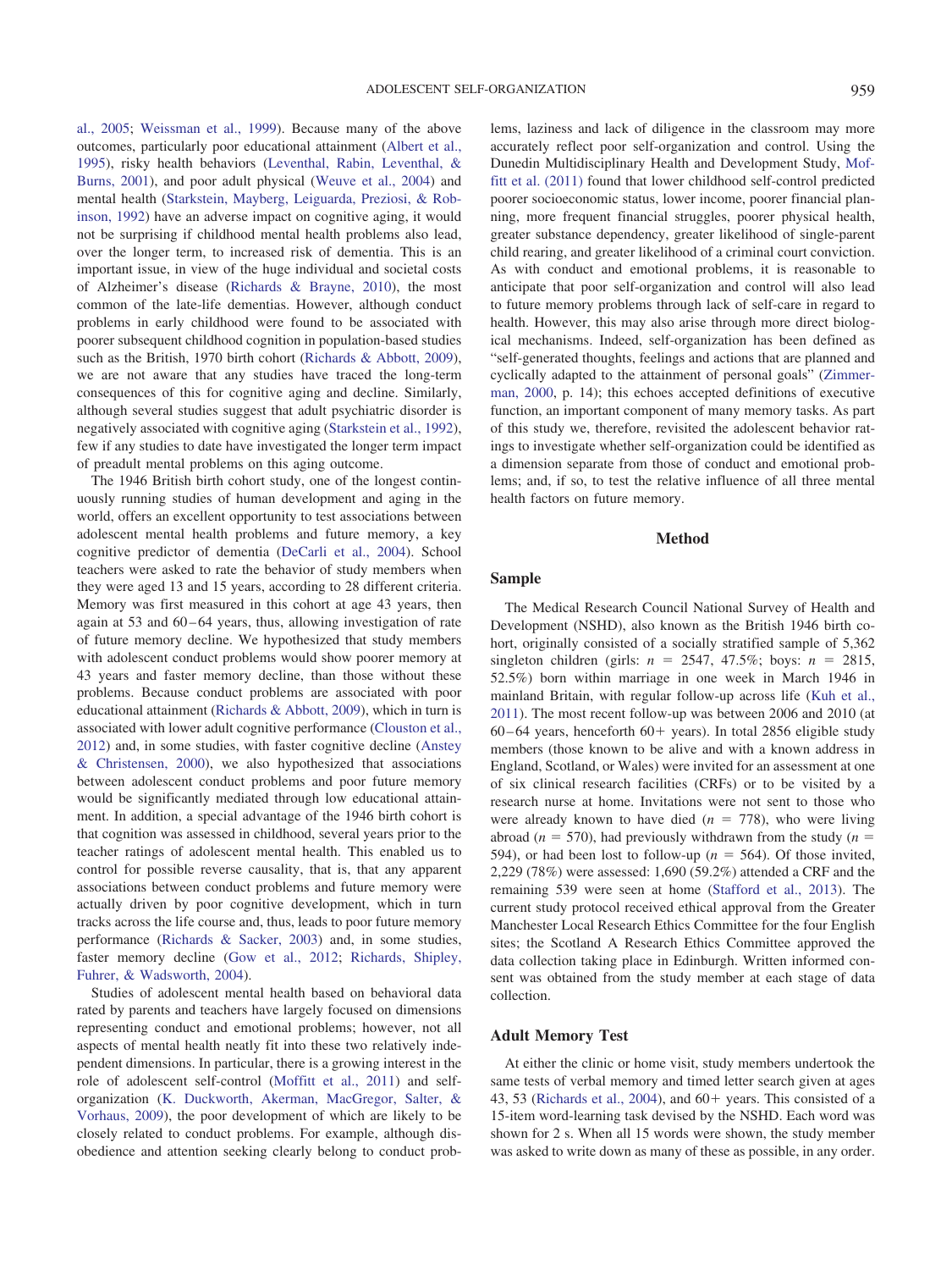Three repeated trials were conducted on each testing occasion. In this study, the sum of scores of correctly remembered items at each test trial from each assessment was used as an indicator for a latent variable construct representing memory performance. The distributions of these nine test items of verbal memory approximated a normal distribution in terms of minimal skewness and kurtosis. The mean skewness value was  $-0.11$  (the skewness for a standard normal distribution is zero), with no item larger than 0.32 or lower than  $-0.50$ . The mean kurtosis value was 2.96 (the kurtosis for a standard normal distribution is 3), with no item larger than 3.10 or lower than 2.77

Two different lists of words were applied to the memory assessment in an effort to avoid the impact of "practice" effects. At the first assessment (age 43 years), study members randomly received one of two different word lists, which were then alternated over the subsequent two data collections. To adjust for any potential bias introduced by word list, a binary variable representing test type was included in the analysis as a covariate. Because the most recent assessment took place between ages 60 and 64 years, age at assessment was incorporated into the model estimation to account for any differences in memory that might result from this. This was integrated into the latent growth curve model through the TSCORE command within Mplus 6.1 [\(Muthén &](#page-10-10) [Muthén, 2010\)](#page-10-10) latent variable modeling software. The TSCORE function takes into account the individually varying times of observation resulting from the fieldwork data collection. Both the baseline measure and the slope representing memory decline were, in return, specified in an overarching structural equation model as outcomes in relation to childhood cognition, adolescent mental health, and educational attainment.

## **Adolescent Mental Health**

Teachers were asked to rate study members on a three category response scale where they had to compare the study member's behavior with that of "a normal child" at ages 13 and 15 years, using items that were forerunners of those used in the Rutter A scale [\(Elander & Rutter, 1996;](#page-9-11) [Rutter, Tizard, & Whitmore, 1970\)](#page-10-11). Previous work has used factor analysis of these ratings to identify two dimensions, emotional and conduct problems, under traditional [\(Rodgers, 1990\)](#page-10-12) and categorical [\(Colman et al., 2009\)](#page-9-0) data factor analysis.

For our study, teacher rating data at age 13 and 15 years were resubjected to separate exploratory factor analysis at these ages. Item level data were modeled as ordinal using probit models for categorical outcomes in the statistical package Mplus 6.1 [\(Muthén](#page-10-10) [& Muthén, 2010\)](#page-10-10). Some items clearly measured two different dimensions of mental health; for example, for the item "How does this child react to criticism or punishment?" teachers were asked to choose from *unduly resentful*, *normal attitude to criticism and punishment*, and *tends to become unduly miserable or worried*. To integrate such items into the factor analysis appropriately, we recoded these responses into two binary items, each representing a new variable compared with a normal child. These recoded binary items loaded substantially and uniquely on corresponding factors. [Table 1](#page-3-0) shows a list of the items recoded in this way, along with their factor loadings.

Examination of scree plots, eigenvalues, and model fit indices suggested a three-factor solution for this set of items, each representing emotional problems (e.g., gloomy and sad, extremely fearful), conduct problems (e.g., disobedience, evading truth to keep out of trouble), and self-organization. The self-organization factor was defined by items relating to attitude to work; concentration; neatness in work; and not daydreaming in class (see the Results section for details). Factor scores at ages 13 and 15 years were summed to create scales representing these dimensions, and to facilitate the interpretation, the new combined scales were then standardized to form *z* scores.

#### **Childhood Cognition**

Childhood cognitive ability at age 8 years was represented as the sum of four tests of verbal and nonverbal ability devised by the National Foundation for Educational Research [\(Pigeon, 1964\)](#page-10-13). These tests were (a) Reading comprehension (selecting appropriate words to complete 35 sentences); (b) Word Reading (ability to read and pronounce 50 words); (c) Vocabulary (ability to explain the meaning of 50 words); and (d) Picture Intelligence, consisting of a 60-item nonverbal reasoning test. We used confirmatory factor analysis to construct a scale summarizing these data. Model fit indices (see later description on fit indices) were: chi-square 63.145 with 1 *df*, root-mean-square error of approximation (RM- $SEA$ ) = .121, comparative fit index (CFI) = .994, Tucker-Lewis index  $(TLI) = .966$ . Factor scores were computed then standardized to a mean of zero with a standard deviation of one.

## **Educational Attainment**

The highest level of educational qualification attained by age 26 years was coded by the U.K. Burnham scale [\(Department of](#page-9-12) [Education and Science, 1972\)](#page-9-12) and recoded for the present analysis into no qualification ( $n = 1,765, 39.8\%$ ); vocational only ( $n =$ 353, 8.0%); "O level" (secondary level taken by public examination at age 15 years,  $n = 863, 19.5\%$ ; "A level" (advanced secondary level qualifications taken by public examination at 18 years,  $n = 1,040, 23.5\%$ ); and tertiary level (degree or equivalent, or higher degree,  $n = 411, 9.3\%$ ). Similar to adolescent mental health and childhood cognition, the educational attainment variable was standardized to a mean of zero with standard deviation of one.

# **Statistical Analysis**

We applied structural equation models [\(Skrondal & Rabe-](#page-10-14)[Hesketh, 2004;](#page-10-14) [Tabachnick & Fidell, 2006\)](#page-10-15) incorporating latent growth analyses [\(Ferrer, Balluerka, & Widaman, 2008;](#page-9-13) [Hancock,](#page-9-14) [Kuo, & Lawrence, 2001\)](#page-9-14) to describe the way that childhood cognition, the three adolescent mental health factors, and educational attainment were associated with verbal memory at 43 years (intercept) and rate of decline in verbal memory from 43 to 60 years (slope). This model contained two main components: (a) paths from childhood cognition to the three adolescent mental health factors and to education; (b) simultaneous paths from these variables to memory baseline and rate of decline. We first examined the measurement properties of the memory construct over time. The goodness of fit of these models was evaluated by a range of recommended indices including the TLI [\(Tucker & Lewis,](#page-10-16) [1973\)](#page-10-16), the RMSEA [\(Steiger, 1990\)](#page-10-17), and the CFI [\(Bentler, 1990\)](#page-9-15).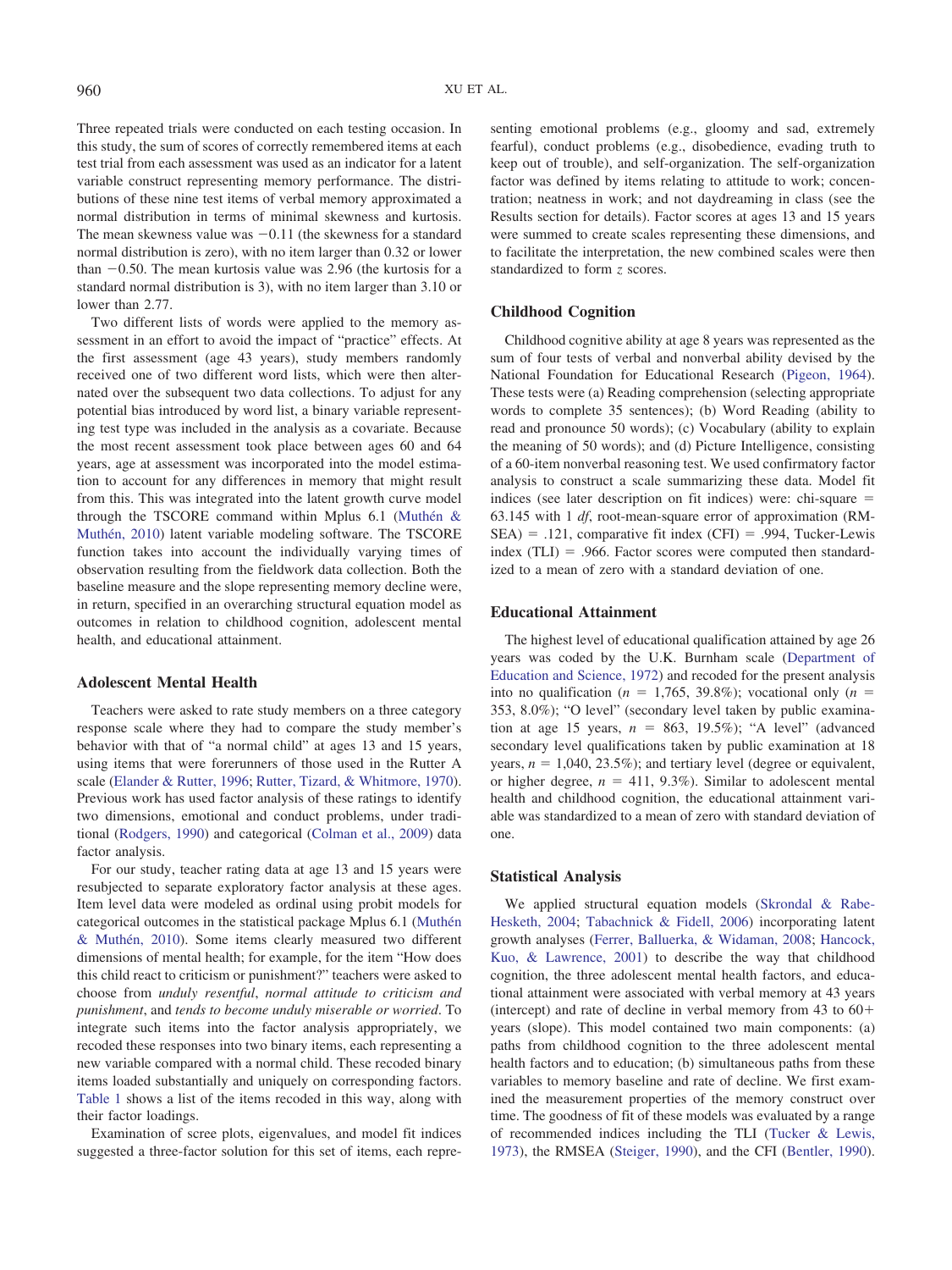<span id="page-3-0"></span>

| Table 1                                                     |  |  |  |
|-------------------------------------------------------------|--|--|--|
| Factor Loadings and Descriptions of the Teacher-Rated Items |  |  |  |

| Age 13 EFA loading |        |        |        | Age 15 EFA loading |         |                 |                                                                                                                                                                            |
|--------------------|--------|--------|--------|--------------------|---------|-----------------|----------------------------------------------------------------------------------------------------------------------------------------------------------------------------|
| Org                | Con    | Emo    | Org    | Con                | Emo     |                 | Item descriptions                                                                                                                                                          |
| .82                | .32    | $-.02$ | .93    | .05                | $-.15$  | $\mathbf{1}$    | Which statement in each group best describes this child? A very hard worker<br>1; average-works moderately well 2; a poor worker or lazy 3                                 |
| .74                | .35    | .06    | .92    | $-.01$             | $-.05$  | $\mathfrak{2}$  | One with high power of concentration 1; Average–concentrates moderately<br>well 2; little or no power of sustained concentration 3                                         |
| .47                | .33    | $-.03$ | .58    | .05                | $-.11$  | 3               | Extremely neat and tidy in class work 1; average–moderately neat and tidy<br>2; very untidy in class work 3                                                                |
| .41                | .27    | .31    | .59    | .03                | .19     | $\overline{4}$  | Seldom or never daydreams in class 1; sometimes daydreams in class 2;<br>frequently daydreams in class 3                                                                   |
| .23                | .47    | .10    | .39    | .34                | .02     | 5               | Has this child been punctual in attending school during the past year? Never<br>late unless with good reason 0; Sometimes late 1; Persistently late 2                      |
| .20                | .43    | .23    | .43    | .38                | .03     | 6               | Has this child played truant during the last year? Yes, frequently 2; yes,<br>occasionally 1; Never 0                                                                      |
| .08                | .85    | $-.16$ | .09    | .83                | $-.13$  | 7               | Seldom or never disobedient 1; Sometimes disobedient 2; Frequently<br>disobedient 3                                                                                        |
| $-.01$             | .91    | $-.10$ | .04    | .90                | $-.07$  | 8               | Seldom or never difficult to discipline 1; sometimes difficult to discipline 2;<br>frequently difficult to discipline 3                                                    |
| .23                | .74    | $-.15$ | .35    | .52                | $-.21$  | 9               | Seldom or never restless in class 1; Sometimes restless in class 2; Frequently<br>restless in class 3                                                                      |
| .27                | .56    | .12    | .44    | .34                | .01     | 10              | Seldom or never cribs 1; Sometimes cribs 2; Frequently cribs 3                                                                                                             |
| .11                | .73    | .18    | .27    | .63                | .13     | 11              | Seldom or never evades the truth to keep out of trouble 1; Sometimes evades<br>the truth to keep out of trouble 2; Frequently evades the truth to keep out<br>of trouble 3 |
| .05                | .67    | $-.11$ | .00    | .67                | $-.21$  | $12^{\rm a}$    | Liable to get unduly rough during playtime 1; Takes a normal part in rough<br>games 2                                                                                      |
| $-.02$             | .77    | $-.15$ | .02    | .72                | $-.25$  | $13^{\rm a}$    | Does not unduly avoid or seek attention 2; Shows off; seeks attention 3                                                                                                    |
| .01                | .63    | $-.55$ | .03    | .52                | $-.57$  | 14 <sup>a</sup> | A dare devil 2; As cautious as the average child 1                                                                                                                         |
| $-.10$             | .88    | .16    | $-.25$ | 1.01               | .08     | $15^{\rm a}$    | A quarrelsome and aggressive child 1; Average-not particularly quarrel-<br>some 2                                                                                          |
| $-.46$             | .71    | $-.01$ | $-.59$ | .89                | $-.03$  | 16 <sup>a</sup> | Overcompetitive with other children 1; normally competitive 2                                                                                                              |
| $-.17$             | .80    | .22    | $-.13$ | .86                | .16     | 17 <sup>a</sup> | How does this child react to criticism or punishment? Tends to become<br>unduly resentful 1; Normal attitude to criticism and punishment 0                                 |
| .30                | $-.08$ | .59    | .32    | $-.05$             | .56     | 18              | Do you regard this child as Extremely energetic, never tired 1; Normally<br>energetic 2; Always tired and "washed out" 3                                                   |
| $-.03$             | $-.17$ | .79    | .05    | $-.17$             | .74     | $19^a$          | Takes a normal part in rough games 2; Rather frightened of rough games 3                                                                                                   |
| .06                | $-.22$ | .61    | .04    | $-.17$             | .67     | $20^{\rm a}$    | Avoids attention, hates being in the limelight 1; Does not unduly avoid or<br>seek attention 2                                                                             |
| .14                | $-.02$ | .85    | .05    | .14                | $.88\,$ | $21^{\rm a}$    | As cautious as the average child 1; Extremely fearful 3                                                                                                                    |
| .01                | .29    | .48    | .01    | .44                | .51     | 22              | Unusually happy and contented child 1; Generally cheerful and in good<br>humor 2; usually gloomy and sad 3                                                                 |
| .08                | $-.34$ | .81    | .10    | $-.29$             | .83     | $23^{\rm a}$    | Average—not particularly quarrelsome 2; A timid child 3                                                                                                                    |
| $-.03$             | .09    | .61    | $-.08$ | .15                | .62     | 24              | Makes friends extremely easily 1; Takes usual amount of time to make<br>friends 2; does not seem able to make friends 3                                                    |
| .34                | .01    | .67    | .34    | $.00\,$            | .62     | $26^{\rm a}$    | Normally competitive 2; diffident about competing with other children 3                                                                                                    |
| $-.17$             | .02    | .67    | $-.15$ | .12                | .72     | 27              | Would you describe this child as an anxious child (i.e., apprehensive,<br>worrying, and fearful)? Not at all anxious 0; somewhat anxious 1; very<br>anxious 2              |
| $-.23$             | .24    | .70    | $-.18$ | .28                | .69     | 28 <sup>a</sup> | How does this child react to criticism or punishment? Tends to become<br>unduly miserable or worried 2; Normal attitude to criticism and<br>punishment 0                   |

*Note*. Org = self-organization; Con = conduct problems; Emo = emotional problems. For age 13, model fit indices were  $\chi^2(273)$  = 1229.862, root-mean-square error of approximation (RMSEA) = .029, comparative fit index (CFI) = .977, Tucker-Lewis index (TLI) = .971. For age 15, model fit indices were  $\chi^2(273) = 1431.080$ , RMSEA = .032, CFI = .976, TLI = .969.

<sup>a</sup> This item originally was presented as part of a single question but was subsequently recoded into two separate binary items to represent better the meaning of the question (see the Method section for more detail). Self-organization is coded as higher score better organization.

Comparative fit indexes and TLIs greater than .95 are often taken to indicate an acceptable model fit, whereas the RMSEAs less than .06 indicate good fit. We also present the chi-square statistic; however, this is highly sensitive to large sample sizes [\(Browne &](#page-9-16) [Cudeck, 1993\)](#page-9-16), making it a less suitable index for this study.

**Measurement invariance of the latent memory variables.** Because memory at three different ages (43, 53, and 60+ years)

provided the basis of age-related change, it is important to assess the extent to which the memory tests were comparable across these three sets of assessments. Thus, we conducted measurement invariance tests prior to fitting a latent growth model of memory. This was done through assessing model fit of a set of increasingly restrictive models. The model fit indices were compared to evaluate the degree of invariance of the measurement parameters in the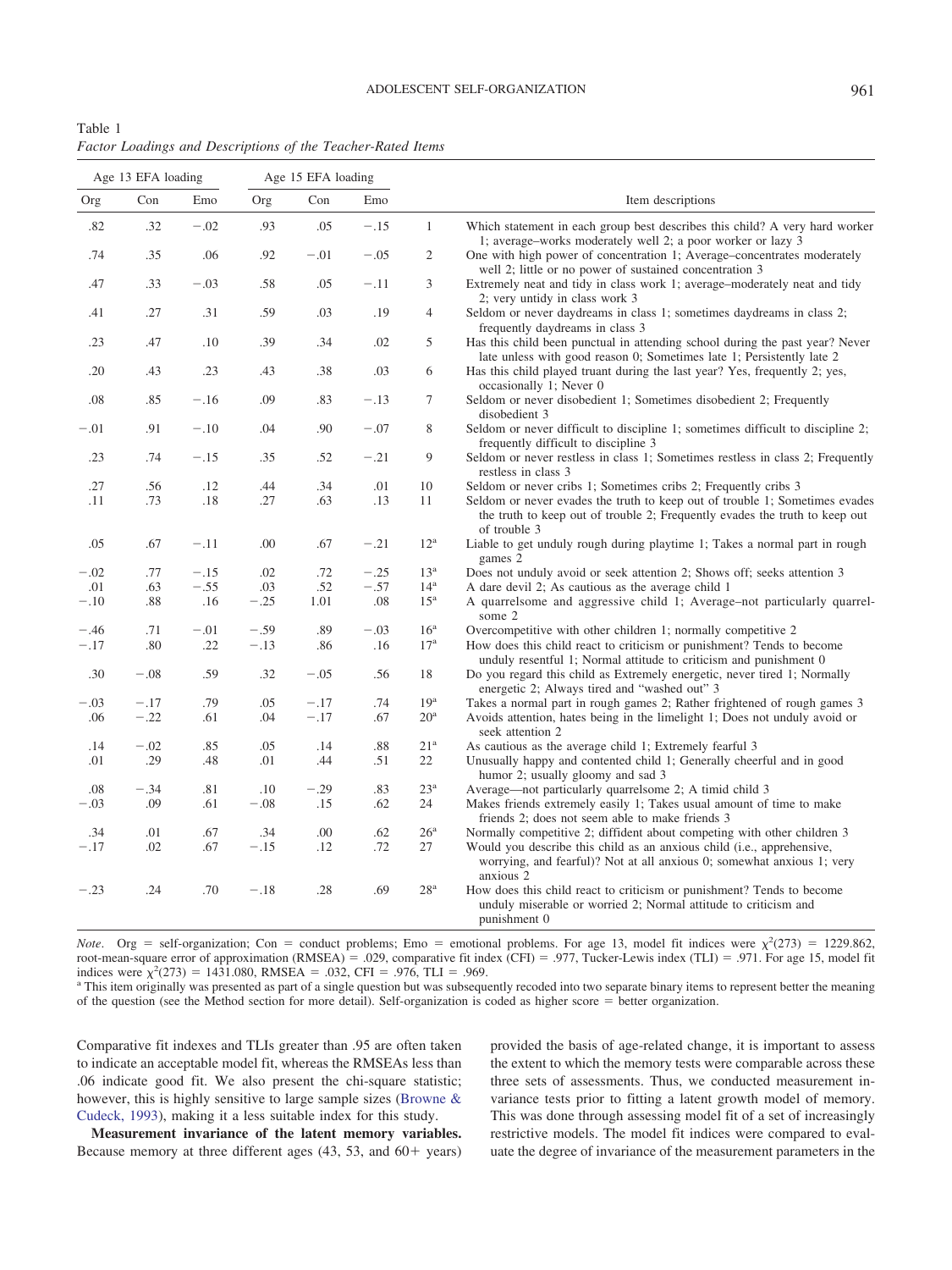models. The baseline model tested configural invariance, whereas the latent memory variable had the same number of factor indicators, that is, three trials at each occasion. In this model, the factor loadings were set to be freely estimated across the assessments. This model was a prerequisite for testing the next step, the metric invariance, where the factor loadings were constrained to be equal across assessments. This step ensured that the memory construct had the same substantive meaning across assessments. In the last step, scalar invariance was assessed by additionally constraining the intercepts of the indicators to be equal across assessments. This step validated the comparison of the latent means of latent memory variables across assessments, which was essential for fitting a latent growth curve model. We used the same range of fit indices to investigate models of measurement invariance. A restrictive model is preferred if the change in model fit indices are not significantly inferior to those of the less restrictive model. In terms of the RMSEA, the change should be less than .015 [\(Chen, 2007\)](#page-9-17). For CFI, the change should be less than .01 [\(Chen, 2007;](#page-9-17) [Cheung](#page-9-18) [& Rensvold, 2001\)](#page-9-18). We also controlled for the effect of test type with a multiple-indicator-multiple-cause (MIMIC) modeling approach [\(Kaplan, 2000\)](#page-9-19). Regression paths were specified between test type variable and latent memory variables at each assessment. Paths from test type to each of the memory test trial indicators were first constrained to be zero, assuming no effect from test type to memory indicators. Then modification indices were examined to evaluate whether this assumption was true. Paths associated with high modification indices were subsequently freed to control for any measurement bias in the latent memory variable items introduced by test type. Covariances of residual variances of test trials across assessments were estimated a priori, as it is expected that tests repeatedly assessed at different time points are autocorrelated.

**Model estimation and mediation effects of adolescent mental health.** All factor analyses and latent variable structural equation models were estimated using Mplus 6.1. The estimator used for the measurement invariance tests was maximum likelihood. The model estimator for the overall SEM was maximum likelihood with robust standard errors. In this study, educational attainment was a hypothesized mediator between adolescent mental health and memory decline. It is not possible in MPlus to request model output on the mediation effect when the robust maximum likelihood estimator is used together with  $TYPE =$  RANDOM and TSCORE. Hence, we calculated the mediation effect of adolescent mental health using the MODEL CONSTRAINT function in Mplus 6.1, following the mediation formula for continuous variables [\(Hayes, 2009;](#page-9-20) [von Soest & Hagtvet, 2011\)](#page-10-18).

# **Results**

# **Missing Data**

Study members with missing adult data had poorer cognition at age 8 years, more adolescent emotional and conduct problems, lower self-organization, lower educational attainment, and lower midlife memory scores. There was a general, slight trend of memory decline from 43 to 60+ years. Means and standard deviations (in parenthesis) for the overall memory score at 43, 53, and 60+ years, when only those with complete cognitive data were included ( $n = 1,875$ ): 25.55 (6.09), 24.78 (6.05), and 24.37 (6.09), respectively.

#### **Adolescent Mental Health Symptoms**

Exploratory factor analysis suggested three dimensions within the teacher ratings (see Method section), representing emotional problems (e.g., gloomy and sad, extremely fearful), conduct problems (e.g., disobedience, evading truth to keep out of trouble), and the new factor characterized as self-organization. The details of this analysis are presented in [Table 1.](#page-3-0) The putative selforganization factor was defined by four items relating to attitude to work; level of concentration; degree of neatness in work; and extent of daydreaming in class (see [Table 1\)](#page-3-0). For ease of interpretation, this factor was coded so that higher scores indicated better self-organization, whereas following convention higher scores for the emotional and conduct factors indicated more severe problems.

# **Longitudinal Measurement Invariance of Verbal Memory**

We fitted a series of CFA models assessing the measurement invariance of latent memory variables as described above (see [Table 2\)](#page-4-0). Model m0 represented the configural invariance model,

<span id="page-4-0"></span>Table 2 *Model Fit Indices of Measurement Invariance Models*

| Model          | $\chi^2$                                                      | df | <b>RMSEA</b> | <b>CFI</b> | TLI  | Base           | $\Delta \chi^2$ | $\Delta df$ | <b>ARMSEA</b> | $\Delta$ CFI | $\Delta TLI$ | Longitudinal invariance                                                      |  |
|----------------|---------------------------------------------------------------|----|--------------|------------|------|----------------|-----------------|-------------|---------------|--------------|--------------|------------------------------------------------------------------------------|--|
|                | Longitudinal measurement invariance of cognition indicators   |    |              |            |      |                |                 |             |               |              |              |                                                                              |  |
| m <sub>0</sub> | 147.322                                                       | 15 | .051         | .992       | .981 |                |                 |             |               |              |              | $inv = none$ , free = fl + inter + res                                       |  |
| m <sub>1</sub> | 171.692                                                       | 19 | .049         | .991       | .983 | m <sub>0</sub> | 24.37           | 4           | $-.002$       | $-.001$      | .002         | $inv = fl$ , free = inter + res                                              |  |
| m2             | 312.74                                                        | 25 | .058         | .983       | .975 | m1             | 141.048         | 6           | .009          | $-.008$      | $-.008$      | $inv = f1 + inter$ , free = res                                              |  |
|                | Measurement invariance (item intercept) in relation test type |    |              |            |      |                |                 |             |               |              |              |                                                                              |  |
| m <sub>3</sub> | 339.017                                                       | 35 | .052         | .981       | .976 |                |                 |             |               |              |              | regression paths from test type to item<br>intercepts fixed to 0             |  |
| m <sub>4</sub> | 248.328                                                       | 30 | .048         | .987       | .980 | m <sub>5</sub> | $-90.689$       |             | $-.004$       | .006         | .004         | regression paths from test type to item<br>intercepts freed for 5 indicators |  |

*Note*. CFI = comparative fit index; TLI = Tucker-Lewis index; RMSEA = root-mean-square error of approximation; inv = parameters constrained to be invariant across the multiple groups;  $f =$  factor loadings; res = item residual variances; Inter = item intercepts.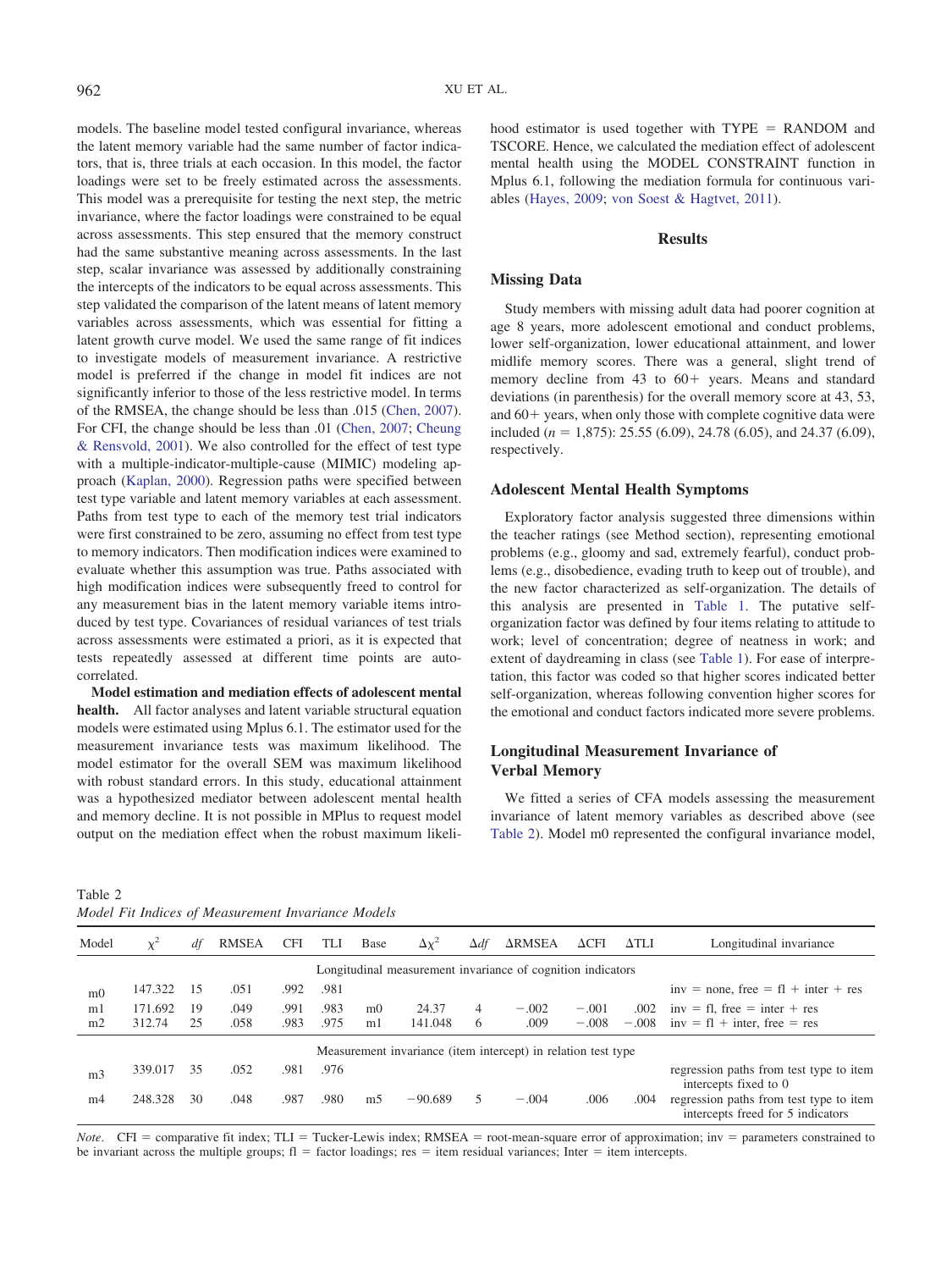where all measurement parameters were freely estimated. Model m1 was the metric invariance model where factor loadings of memory latent variable were constrained to be equal across the three occasions of memory measurement. Model m2 was the scalar invariance model, for which, in addition to factor loadings, item intercepts were also constrained to be equal across assessment occasions. This was the most strict model and represented full measurement invariance necessary for the present investigation. Models m0, m1, and m2 all showed excellent fit indices, and little change was observed in the fit indices despite increasing model restriction, thus, indicating good measurement invariance of latent memory variables across time (see [Table 2\)](#page-4-0). Thus, it was valid to compare the latent memory variables across time, which provided a basis for fitting the latent growth curve models.

To investigate the effect of test type (the two different word lists in the memory test), in Model m3, we first constrained regression paths from test type to be 0 to each of the test-trial indicators (see [Table 2\)](#page-4-0). Modification indices were then examined to identify test trial indicators with high modification indices. In Model m4, paths associated with these indicators were allowed to be freely estimated. Model m4 represented the final measurement model specification for memory in all subsequent analysis. We fitted a CFA model incorporating all variables included in the present investigation. This model had good fit indices, demonstrating a close fit to the data (RMSEA = .017, CFI = .994, TLI = .99). Zero-order correlations of these variables are shown in [Table 3.](#page-5-0)

## **Cognitive Decline and Its Predictors**

[Figure 1](#page-6-0) represents the results of an overarching structural equation model that shows paths linking childhood cognition, the above three adolescent mental health dimensions, educational attainment, and future memory baseline (at 43 years) and memory decline (from 43–60+ years). Paths (see [Table 4\)](#page-7-0) are adjusted for gender and are all statistically independent of each other. The path values are standardized regression weights, so should be interpreted in metrics of standard deviations of the predictor and outcome variables.

The intercept of the second-order latent growth curve model represented the baseline memory function at age 43 years. Latent mean of the baseline was set to zero for the estimation of latent means at the later ages 53 years and age 60+ years. The mean and significance level of the growth factor slope parameter (Part B, [Table 4\)](#page-7-0) were  $-0.10$ ,  $p = .004$ , indicating a moderate decline in verbal memory function. No variable in the model, including self-organization, was significantly associated with rate of memory decline. The residual variance of the slope parameter was statistically nonsignificant  $(p = .48)$ , indicating a lack of individual differences in the slope.

It can be seen that childhood cognition was inversely associated with conduct and emotional problems and positively associated with self-organization, and it was positively associated with verbal memory at age 43 [\(Table 4,](#page-7-0) Part B). However, net of this influence, adolescent self-organization was positively associated with memory at 43 years. This was mainly mediated by educational attainment (see mediation results in [Table 5\)](#page-8-2), although a direct path from self-organization to future memory can also be observed (the direct effect was 0.11, the indirect effect was 0.11, and the total effect was 0.23). In contrast, independent inverse associations between adolescent conduct and emotional problems and future memory were of negligible magnitude. However, conduct problems had a small indirect effect on memory baseline at age 43 through education (see [Table 4\)](#page-7-0). Childhood cognition was directly and positively associated with educational attainment and with memory at 43 years. Educational attainment was positively associated with memory at 43 years. This was not only independent of prior cognition but was also independent of adolescent mental health.

## **Discussion**

In this longitudinal prospective population-based study, we tested associations between dimensions of adolescent conduct, emotional and self-organization problems derived from teacher ratings, level of future verbal memory, and rate of memory decline, from early to late middle age (43 to 60–64 years). This approach also allowed us to assess whether any such associations were independent of prior cognition in childhood and assess the extent to which they were mediated by educational attainment. None of the adolescent mental health factors were associated with rate of memory decline, and neither emotional nor conduct problems were directly associated with memory performance at 43 years. However, self-organization was strongly, positively, and directly associated with better memory performance when gender, childhood

<span id="page-5-0"></span>

|--|--|

*Correlation Matrix of Variables Included in the Latent Growth Structural Equation Model Path Analysis*

| Variable                                              |        |        |        |        |        | 6      |     | 8   | 9 |
|-------------------------------------------------------|--------|--------|--------|--------|--------|--------|-----|-----|---|
| $1.$ Sex                                              |        |        |        |        |        |        |     |     |   |
| 2. Cognition age 8 years                              | .00    |        |        |        |        |        |     |     |   |
| 3. Educational attainment                             | $-.13$ | .56    |        |        |        |        |     |     |   |
| 4. Self-organization age $13 + 15$ years <sup>a</sup> | .17    | .36    | .43    |        |        |        |     |     |   |
| 5. Conduct problems age $13 + 15$ years               | $-.13$ | $-.16$ | $-.28$ | $-.58$ |        |        |     |     |   |
| 6. Emotional problems age $13 + 15$ years             | .12    | $-.19$ | $-.14$ | $-.32$ | $-.14$ |        |     |     |   |
| 7. Memory age 43 years                                | .27    | .48    | .49    | .35    | $-.20$ | $-.13$ |     |     |   |
| 8. Memory age 53 years                                | .29    | .49    | .49    | .35    | $-.19$ | $-.13$ | .74 |     |   |
| 9. Memory age $60+$ years                             | .38    | .47    | .47    | .33    | $-.20$ | $-.08$ | .76 | .75 |   |

*Note*. All coefficients were statistically significant at  $p < 0.01$  except that between childhood cognition and sex (ns). Females were coded as 1 and males were coded as 0. Correlations between sex and other variables were based on biserial correlation. Model fit indices for the CFA model were  $\chi^2(73)$  = 143.074, root-mean-square error of approximation = .017, comparative fit index = .994, Tucker-Lewis index = .99.  $a$  coded as higher score = better organization.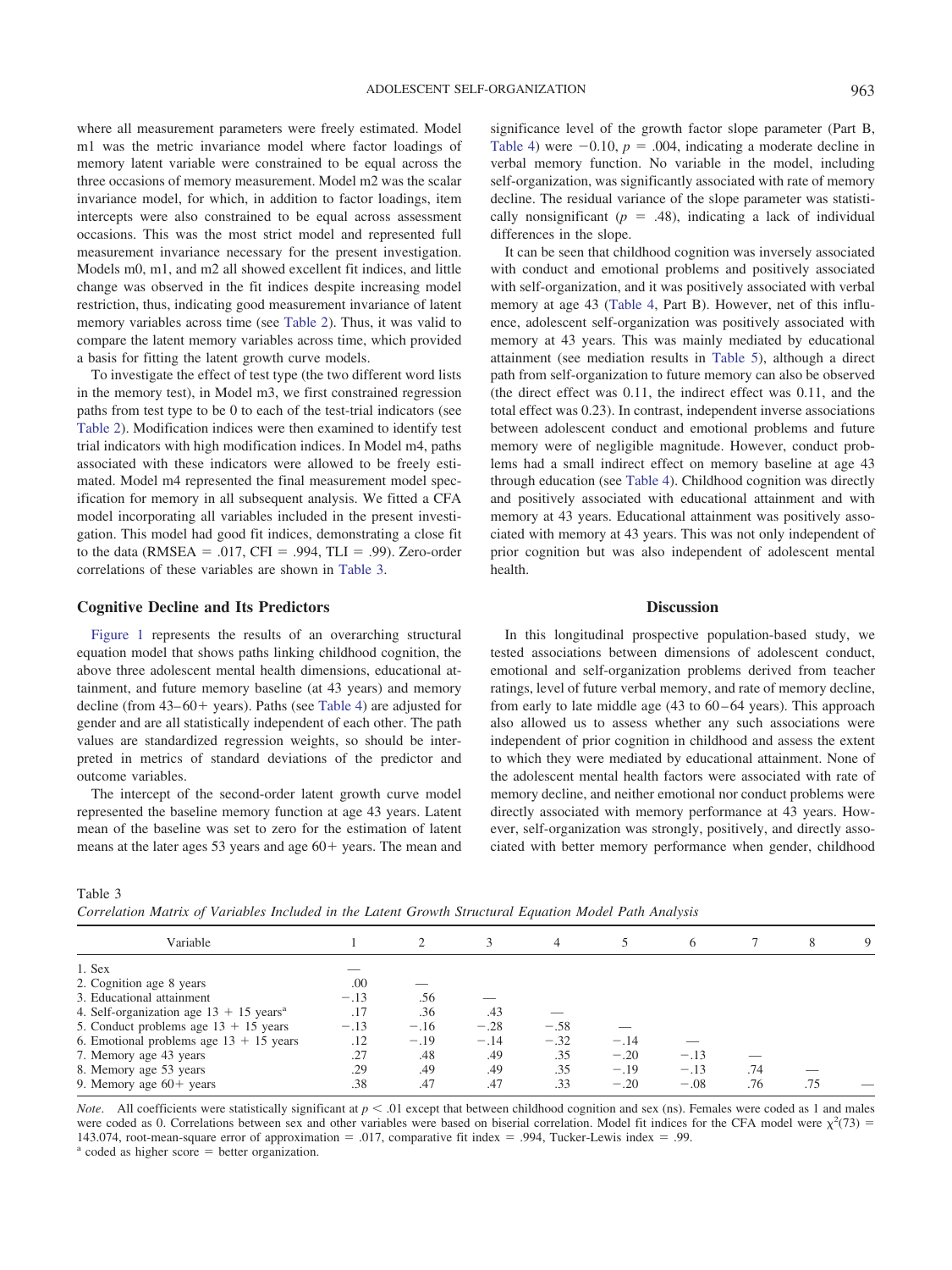

<span id="page-6-0"></span>*Figure 1.* Longitudinal path diagram representing associations between childhood cognition, adolescent mental health, educational attainment, and memory at 43 years (baseline) and from 43 to 60-64 years (rate of decline).  $p < .01$ . Measurement invariance of the specific memory tests at each occasion were assessed (see [Table 2\)](#page-4-0). For ease of reading, paths from gender are omitted from the figure. The rectangular boxes on the right in gray represent the three memory task trials at each age.

cognition and educational attainment were controlled. Selforganization was also indirectly associated with memory at age 43 through educational attainment. Adolescent conduct problems had an indirect inverse effect, although of smaller magnitude, but this was not the case for emotional problems. As expected from previous analyses in NSHD [\(Richards & Sacker, 2003\)](#page-10-6), there were strong direct associations between childhood cognition and educational attainment and memory at age 43 years, although neither childhood cognition nor educational attainment were associated with rate of memory decline, contrary to previous studies using regression analysis based on observed change scores [\(Gow et al.,](#page-9-8) [2012\)](#page-9-8). However, our analysis, based on latent variable modeling, circumvented some of the potential biases related to missing data and measurement error, thus, representing a more valid approach compared with methods based only on manifest variables [\(Chris](#page-9-21)[tensen et al., 2001\)](#page-9-21).

Our study has strengths and limitations. Regarding the latter, individuals with poorer adolescent mental health, lower cognitive ability, and lower educational attainment were underrepresented, as in many longitudinal studies. However, the longitudinal nature of NSHD, and our use of structural equation modeling allowed us to use full information maximum likelihood estimation [\(Graham,](#page-9-22) [2009\)](#page-9-22), thus, accounting for missing data that could result in a biased sample if list-wise deletion was used. There were also relatively few items in the teacher rating scale that identified self-organization. However, as noted in a commentary [\(A. L.](#page-9-23) [Duckworth, 2011\)](#page-9-23) to the [Moffitt et al. \(2011\)](#page-10-0) study, the latter authors use the related term *self-control* synonymously with *conscientiousness*, which involves industriousness and orderliness, two of the four items belonging to self-organization in our study. Furthermore, this factor was shown to predict our study outcomes differentially from the other adolescent factors. Our study also has major strengths: the national population-based sample; the availability in the same study members of directly assessed cognitive ability in childhood and future memory function in midlife; independently and prospectively rated adolescent mental health; and the repeated measures of verbal memory over a 20-year period from early to late midlife.

Because conduct problems have a striking negative impact on educational and occupational attainment and on risky healthrelated behaviors [\(Colman et al., 2009;](#page-9-0) [Fergusson et al., 2005;](#page-9-1) [Moffitt et al., 2011;](#page-10-0) [Richards & Abbott, 2009\)](#page-10-1), we expected to observe negative consequences of this for midlife memory. However, once the new factor of adolescent self-organization was identified, which included an item previously identified as belonging to the conduct factor (daydreaming in class, 3), it was this factor that showed the strongest association with future memory, with conduct problems only having an indirect (and modest) effect through educational attainment (see [Table 4\)](#page-7-0). As noted, selforganization also had an additional effect on future memory through educational attainment, which is consistent with earlier work in NSHD showing that education has a positive effect on future memory independently of social class of origin, childhood cognition, and adult social class [\(Hatch, Feinstein, Link, Wads](#page-9-24)[worth, & Richards, 2007;](#page-9-24) [Richards & Sacker, 2003\)](#page-10-6). It is also worth noting here that, in an earlier NSHD study, [Kuh, Head,](#page-9-25) [Hardy, and Wadsworth, \(1997\)](#page-9-25) showed that females rated by a teacher as being a "very hard worker" in adolescence subsequently had higher adult earnings, mediated by educational attainment. This factor of self-organization therefore deserves further consideration.

In essence, self-organization involves actions and strategies for attaining goals and for devising and enacting alternatives when these goals are blocked or the original actions and strategies are ineffective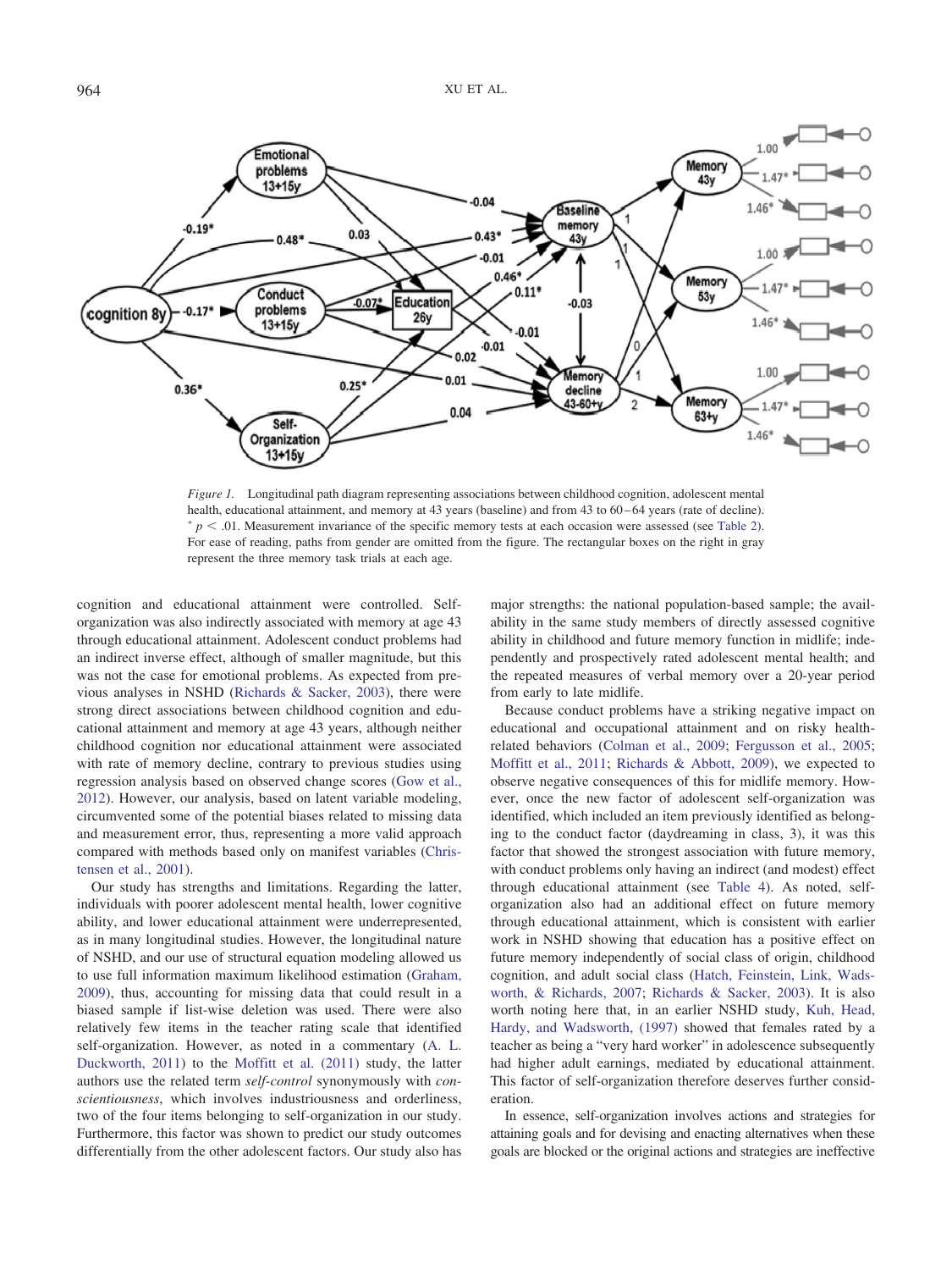<span id="page-7-0"></span>

| Table 4                               |  |  |
|---------------------------------------|--|--|
| Model Results of the SEM Path Diagram |  |  |

| Part A: Measurement model (factor loadings)          |          |                 |                 |                 |                  | Part B: Structural model (path coefficients)       |          |         |         |      |                                                                                                                      |
|------------------------------------------------------|----------|-----------------|-----------------|-----------------|------------------|----------------------------------------------------|----------|---------|---------|------|----------------------------------------------------------------------------------------------------------------------|
|                                                      | Estimate |                 | 95% CI          | $\cal SE$       | $\boldsymbol{p}$ |                                                    | Estimate |         | 95% CI  | SE   | $\boldsymbol{p}$                                                                                                     |
| Cognition 43                                         |          |                 |                 |                 |                  | Intercept (memory at 43)                           |          |         |         |      | 0.00<br>0.97<br>0.67<br>0.72<br>0.64<br>0.59<br>0.30<br>0.00<br>0.00<br>0.13<br>0.00<br>0.00<br>0.00<br>0.00<br>0.85 |
| Item $1-43$                                          | 1.00     | na <sup>a</sup> | na <sup>a</sup> | na <sup>a</sup> | na <sup>a</sup>  | Sex $(0 = male, 1 = female)$                       | 0.52     | 0.43    | 0.62    | 0.05 | 0.00                                                                                                                 |
| Item $2-43$                                          | 1.47     | 1.43            | 1.51            | 0.02            | 0.00             | Cognition 8                                        | 0.43     | 0.37    | 0.49    | 0.03 | 0.00                                                                                                                 |
| Item $3-43$                                          | 1.46     | 1.41            | 1.50            | 0.02            | 0.00             | Education 26                                       | 0.46     | 0.40    | 0.51    | 0.03 | 0.00                                                                                                                 |
|                                                      |          |                 |                 |                 |                  | Emotional $13 + 15$                                | $-0.04$  | $-0.10$ | 0.02    | 0.03 | 0.19                                                                                                                 |
| Cognition 53                                         |          |                 |                 |                 |                  | Conduct $13 + 15$                                  | $-0.01$  | $-0.08$ | 0.05    | 0.03 | 0.70                                                                                                                 |
| Item $1-53$                                          | 1.00     | na <sup>a</sup> | $na^a$          | na <sup>a</sup> | na <sup>a</sup>  | Organization $13 + 15^{\circ}$                     | 0.11     | 0.04    | 0.19    | 0.04 |                                                                                                                      |
| Item $2-53$                                          | 1.47     | 1.43            | 1.51            | 0.02            | 0.00             | Slope (memory decline)                             |          |         |         |      |                                                                                                                      |
| Item $3-53$                                          | 1.46     | 1.41            | 1.50            | 0.02            | 0.00             | Sex $(0 = male, 1 = female)$                       | 0.00     | $-0.09$ | 0.09    | 0.05 |                                                                                                                      |
|                                                      |          |                 |                 |                 |                  | Cognition 8                                        | 0.01     | $-0.05$ | 0.07    | 0.03 |                                                                                                                      |
| Cognition $60+$                                      |          |                 |                 |                 |                  | Education 26                                       | $-0.01$  | $-0.07$ | 0.05    | 0.03 |                                                                                                                      |
| Item $1-60+$                                         | 1.00     | na <sup>a</sup> | na <sup>a</sup> | na <sup>a</sup> | na <sup>a</sup>  | Emotional $13 + 15$                                | $-0.01$  | $-0.07$ | 0.05    | 0.03 |                                                                                                                      |
|                                                      | 1.47     | 1.43            | 1.51            | 0.02            | 0.00             | Conduct $13 + 15$                                  | 0.02     | $-0.05$ | 0.09    | 0.04 |                                                                                                                      |
| Item $3-60+$                                         | 1.46     | 1.41            | 1.50            | 0.02            | 0.00             | Organization $13 + 15^{\circ}$                     | 0.04     | $-0.04$ | 0.12    | 0.04 |                                                                                                                      |
|                                                      |          |                 |                 |                 |                  | Education by 26                                    |          |         |         |      |                                                                                                                      |
|                                                      |          |                 |                 |                 |                  | Sex $(0 = male, 1 = female)$                       | $-0.29$  | $-0.35$ | $-0.24$ | 0.03 |                                                                                                                      |
| Effect of test type on cognition factor <sup>b</sup> |          |                 |                 |                 |                  | Cognition 8                                        | 0.48     | 0.45    | 0.51    | 0.02 |                                                                                                                      |
| Cognition 43                                         |          |                 |                 |                 |                  | Emotional $13 + 15$                                | 0.03     | $-0.01$ | 0.06    | 0.02 |                                                                                                                      |
| Test type                                            | 0.22     | 0.11            | 0.32            | 0.05            | 0.00             | Conduct $13 + 15$                                  | $-0.07$  | $-0.11$ | $-0.03$ | 0.02 |                                                                                                                      |
|                                                      |          |                 |                 |                 |                  | Organization $13 + 15^{\circ}$                     | 0.25     | 0.21    | 0.29    | 0.02 |                                                                                                                      |
| Effect of test type on cognition factor <sup>b</sup> |          |                 |                 |                 |                  |                                                    |          |         |         |      |                                                                                                                      |
| Cognition 53                                         |          |                 |                 |                 |                  |                                                    |          |         |         |      |                                                                                                                      |
| Test type                                            | $-0.01$  | $-0.11$         | 0.09            | 0.05            | 0.89             | Emotional $13 + 15$                                |          |         |         |      |                                                                                                                      |
|                                                      |          |                 |                 |                 |                  | Sex $(0 = male, 1 = female)$                       | 0.20     | 0.12    | 0.27    | 0.04 | 0.00                                                                                                                 |
|                                                      |          |                 |                 |                 |                  | Cognition 8                                        | $-0.19$  | $-0.23$ | $-0.15$ | 0.02 | 0.00                                                                                                                 |
| Cognition $60+$                                      |          |                 |                 |                 |                  |                                                    |          |         |         |      |                                                                                                                      |
| Test type                                            | 0.09     | $-0.02$         | 0.20            | 0.06            | 0.10             | Conduct $13 + 15$                                  |          |         |         |      |                                                                                                                      |
|                                                      |          |                 |                 |                 |                  | Sex $(0 = male, 1 = female)$                       | $-0.20$  | $-0.27$ | $-0.12$ | 0.04 | 0.00                                                                                                                 |
|                                                      |          |                 |                 |                 |                  | Cognition 8                                        | $-0.17$  | $-0.21$ | $-0.13$ | 0.02 | 0.00                                                                                                                 |
| Effect of test type on cognition items <sup>b</sup>  |          |                 |                 |                 |                  | Organization $13 + 15$                             |          |         |         |      |                                                                                                                      |
| Item $1-43$                                          |          |                 |                 |                 |                  | Sex $(0 = male, 1 = female)$                       | 0.26     | 0.19    | 0.33    | 0.04 |                                                                                                                      |
| Test type                                            | $-0.15$  | $-0.25$         | $-0.04$         | 0.05            | 0.01             | Cognition 8                                        | 0.36     | 0.33    | 0.40    | 0.02 |                                                                                                                      |
|                                                      |          |                 |                 |                 |                  | Cognition 8                                        |          |         |         |      |                                                                                                                      |
|                                                      |          |                 |                 |                 |                  | Sex $(0 = male, 1 = female)$                       | 0.01     | $-0.06$ | 0.08    | 0.04 |                                                                                                                      |
| Item $3-43$                                          |          |                 |                 |                 |                  | Covariance between intercept and slope             |          |         |         |      |                                                                                                                      |
| Test type                                            | 0.19     | 0.08            | 0.30            | 0.06            | 0.00             | $intercept - slope$                                | $-0.03$  | $-0.10$ | 0.04    | 0.04 | 0.46                                                                                                                 |
| Item $1-53$                                          |          |                 |                 |                 |                  | Mean of slope (cognitive decline)                  |          |         |         |      |                                                                                                                      |
| Test type                                            | 0.28     | 0.17            | 0.39            | 0.06            | 0.00             | Slope $M^b$                                        | $-0.10$  | $-0.16$ | $-0.03$ | 0.03 | 0.00                                                                                                                 |
| Item $1-60+$                                         |          |                 |                 |                 |                  | Residual variance of the slope (cognitive decline) |          |         |         |      |                                                                                                                      |
| Test type                                            | $-0.38$  | $-0.50$         | $-0.26$         | 0.06            | 0.00             | Slope residual variance                            | 0.18     | $-0.32$ | 0.68    | 0.26 | 0.48                                                                                                                 |
|                                                      |          |                 |                 |                 |                  |                                                    |          |         |         |      |                                                                                                                      |

<sup>a</sup> The factor loading of first item was set to be 1 as reference indicator, therefore inferential statistics were not available.  $\frac{b}{c}$  We contrast coded the test type variable so that the mean of intercept and slope in the grow curve model represent the mean in the case that sex did not have a statistically significant effect on the slope.  $\degree$  coded as higher score  $=$  better organization.

[\(Lerner et al., 2011\)](#page-9-26). It is a "core aspect of human functioning" [\(Geldhof & Little, 2011,](#page-9-27) p. 46) that shapes development through transitions from childhood to adulthood and across life [\(Geldhof &](#page-9-27) [Little, 2011;](#page-9-27) [Maniar & Zaff, 2011\)](#page-9-28). It is synonymous with selfcontrol, which [Moffitt et al. \(2011,](#page-10-0) p. 2693) referred to as an "umbrella construct that bridges concepts and measurements from different disciplines (e.g., impulsivity, conscientiousness, self-regulation, delay of gratification, inattention-hyperactivity. . .)." Given the four items that positively load the self-organization factor in NSHD (very hard worker; high power of concentration; extremely neat and tidy in class; seldom or never daydreams in class), it is not difficult to imagine why these are highly predictive of educational attainment. Indeed, [McClelland and Cameron \(2011\)](#page-9-29) noted that ability to direct attention is important for school success, even in children who are emotionally reactive; and self-organization also provides a foundation for positive classroom behavior through good relations with peers and

teachers. This is in line with self-determination theory, which emphasizes the fundamental human goals of autonomy, competence, and relatedness (e.g., [Deci & Ryan, 1991\)](#page-9-30).

Education, in turn, had a positive influence on memory, not only after taking account of selection into educational attainment by prior (childhood) cognition, as previously shown by [Richards and](#page-10-6) [Sacker \(2003\),](#page-10-6) but also by adolescent behavioral characteristics, including self-organization. In view of the recent debate over whether education has a causal effect on subsequent cognition [\(Richards & Sacker, 2011\)](#page-10-19), this reinforces the suggestion that factors intrinsic to the educational process, in addition to characteristics that pupils bring to the classroom, have a lasting impact on cognitive function. Schooling teaches specific knowledge, teaches practical skills for the workplace, refines other cognitive skills, and socializes the individual for success, all of which are likely to enhance self-organization further through a recursive process (see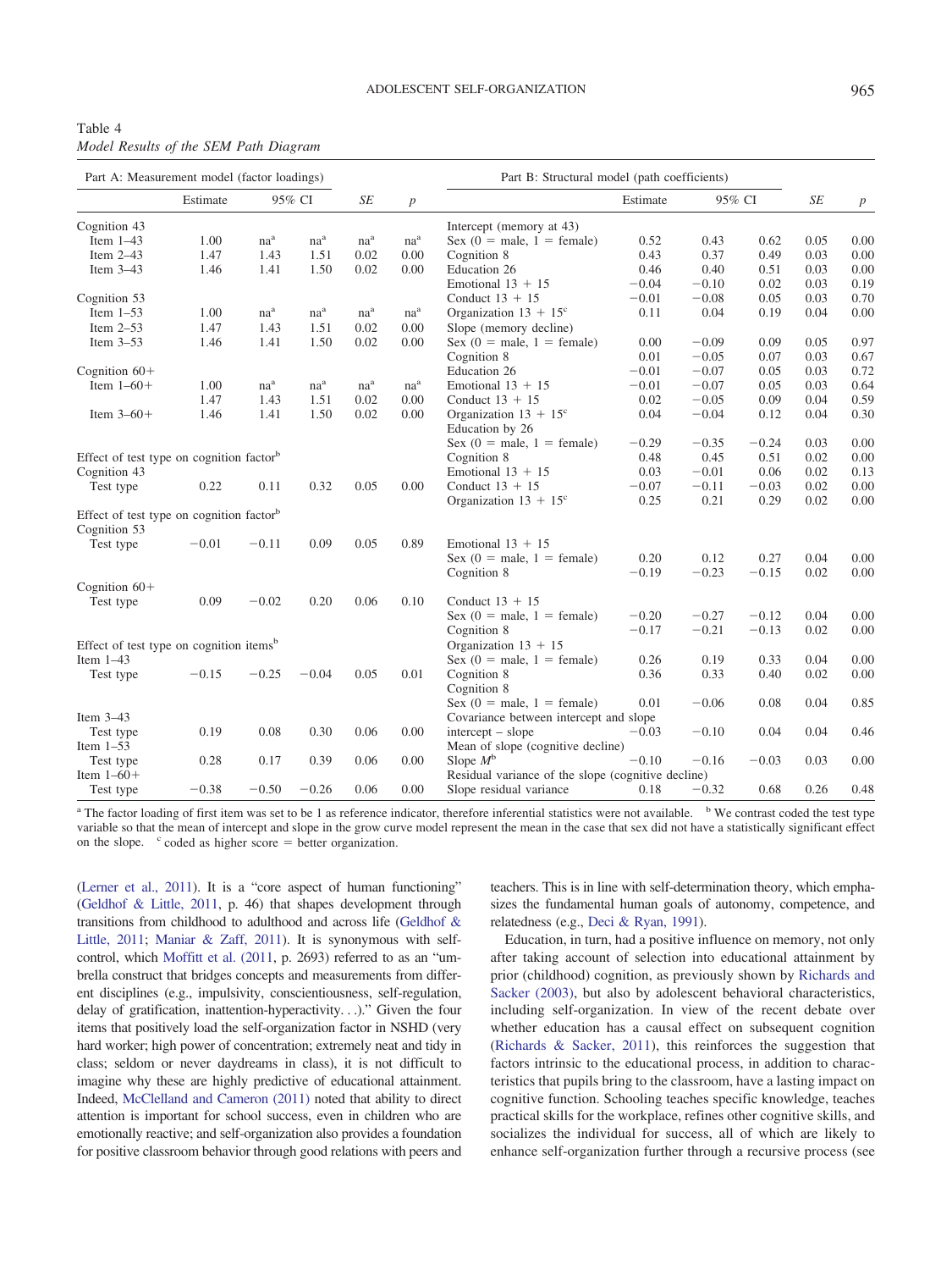<span id="page-8-2"></span><span id="page-8-1"></span>

| Table 5 |                                                                                                                      |  |  |  |  |  |  |
|---------|----------------------------------------------------------------------------------------------------------------------|--|--|--|--|--|--|
|         | Indirect (Via Education) and Total Effects of Adolescent Mental Health on Baseline Memory and Rate of Memory Decline |  |  |  |  |  |  |

|                                                   |          |         | Indirect effects |      |                  | Total effects |         |      |      |     |  |  |  |
|---------------------------------------------------|----------|---------|------------------|------|------------------|---------------|---------|------|------|-----|--|--|--|
| Education as<br>mediator                          | Estimate |         | 95% CI           | SE   | $\boldsymbol{D}$ | Estimate      | 95% CI  |      | SE   | p   |  |  |  |
| Mediation effect for intercept of cognitive aging |          |         |                  |      |                  |               |         |      |      |     |  |  |  |
| Organization <sup>a</sup>                         | 0.11     | 0.09    | 0.14             | 0.01 | .00.             | 0.23          | 0.15    | 0.30 | 0.04 | .00 |  |  |  |
| Emotional                                         | 0.01     | 0.00    | 0.03             | 0.01 | .13              | $-0.03$       | $-0.09$ | 0.03 | 0.03 | .38 |  |  |  |
| Conduct                                           | $-0.03$  | $-0.05$ | $-0.01$          | 0.01 | .00              | $-0.05$       | $-0.11$ | 0.03 | 0.04 | .21 |  |  |  |
| Organization <sup>a</sup>                         | 0.00     | $-0.02$ | 0.01             | 0.01 | .72              | 0.04          | $-0.04$ | 0.11 | 0.04 | .33 |  |  |  |
| Emotional                                         | 0.00     | 0.00    | 0.00             | 0.00 | .73              | $-0.01$       | $-0.07$ | 0.05 | 0.03 | .64 |  |  |  |
| Conduct                                           | 0.00     | 0.00    | 0.01             | 0.00 | .72              | 0.02          | $-0.05$ | 0.09 | 0.04 | .58 |  |  |  |

 $CI =$  confidence interval. All effects were controlled for sex and childhood cognition; Direct effects are presented in [Table 4,](#page-7-0) Part B.  $a$  coded as higher score  $=$  better organization.

[Richards & Hatch, 2011\)](#page-10-20). Educational achievement then optimizes a variety of channels to health through economic resources and better self-care [\(Ross & Wu, 1995\)](#page-10-21). In the specific context of memory, there is also evidence that formal schooling has a causal influence on memory through exposure to declarative (facts) and procedural (rules) knowledge and through the way in which material to be recalled is organized [\(Ceci, 1991\)](#page-9-31), again an executive process.

However, adolescent self-organization was also associated with midlife memory in our study, independently of education. This may be partly because of factors not incorporated into our model, such as health-related behaviors, although these are themselves strongly patterned by education [\(Mirowsky & Ross, 1998\)](#page-10-22). In this context, poor self-control was associated with substance problems in the Dunedin study [\(Moffitt et al., 2011\)](#page-10-0); and smoking, for example, was associated with poorer future memory in NSHD [\(Richards, Jarvis, Thompson, & Wadsworth, 2003\)](#page-10-23). However, it is also possible that the association between self-organization and future memory that is independent of education may partly reflect a direct biological pathway. This could be a process of genetic common cause [\(Thapar & Rutter, 2009\)](#page-10-24), although it should be noted that Moffitt et al. [\(Moffitt et al., 2011\)](#page-10-0) found that self-control was associated with a wide range of outcomes even in a substudy using a between-sibling design. Alternatively, the possibility of a direct biological path may be understood in the context of frontally regulated executive function. Executive function is a complex cognitive construct, involving diverse mental operations such as response inhibition, set-shifting and spatial and temporal sequencing. However, executive tasks also often involve retrieval, as required for example in verbal fluency tasks such as animal naming; and what [Hofmann, Schmeichel, and Baddeley \(2012\)](#page-9-32) referred to as "updating" of relevant information, which closely connects with working memory, defined by Hofmann et al. as "the ability to keep information in an active, quickly retrievable state, and shield this information from distraction" (p. 174). Accordingly, a connection between self-organization and working memory may arise because the former involves, among other processes, top-down control of attention toward goal-relevant information and away from attention-grabbing material, ruminative thoughts, and competing affect [\(Hofmann et al., 2012\)](#page-9-32). However, in a recent neuroimaging study, a more efficient neural network use apparently involved in an association between higher self-control in early childhood and more controlled working memory in midlife did not include frontal regions [\(Berman et al., 2013\)](#page-9-33). More evidence is needed to clarify this issue.

We should note that down-regulation of affect may explain the null association between emotional problems and future memory in NSHD, when a negative association might have been expected. It is worth noting, however, that, this null finding may be because the cohort was not yet old enough for memory decline to be sufficiently pronounced, or variable between individuals. Hence it will be important to revisit this when study members are at a higher age risk for clinically significant cognitive decline.

In conclusion, to our knowledge this is the first prospective investigation of the association between adolescent mental health and cognitive aging, taking into account potential selection bias by prior cognitive ability and effect mediation through education. We anticipated that adolescent conduct problems would have a negative association with midlife memory, since these can have a devastating impact on life chances, leading to social disadvantage and poor health. This expectation was not confirmed. However, the striking finding was the positive association between adolescent self-organization and future memory, which was partly mediated by educational attainment, but was also a direct effect with a plausible biological basis. The factor of self-organization correlates inversely with that of conduct problems, but nevertheless remains a distinct entity in our model. If in the longer term low-adolescent self-organization is found to be a significant predictor of dementia incidence, then this suggests an important target for early preventative intervention. Indeed the promotion of selfregulation is already a government/NGO goal, as exemplified, for example, by the UNESCO International Bureau of Education "Tools of the Mind" strategy [\(Bodrova & Leong, 2007\)](#page-9-34); and the U.K. government document "The Children's Plan" [\(U.K. Depart](#page-10-25)[ment for Education, 2007\)](#page-10-25). Although early evaluation of the former is not encouraging [\(Barnett et al., 2008\)](#page-9-35), our study reinforces the long-term need for further evaluation of this preventionoriented approach.

#### **References**

<span id="page-8-0"></span>Albert, M. S., Jones, K., Savage, C. R., Berkman, L., Seeman, T., Blazer, D., & Rowe, J. W. (1995). Predictors of cognitive change in older persons: MacArthur studies of successful aging. *Psychology and Aging, 10,* 578 –589. [doi:10.1037/0882-7974.10.4.578](http://dx.doi.org/10.1037/0882-7974.10.4.578)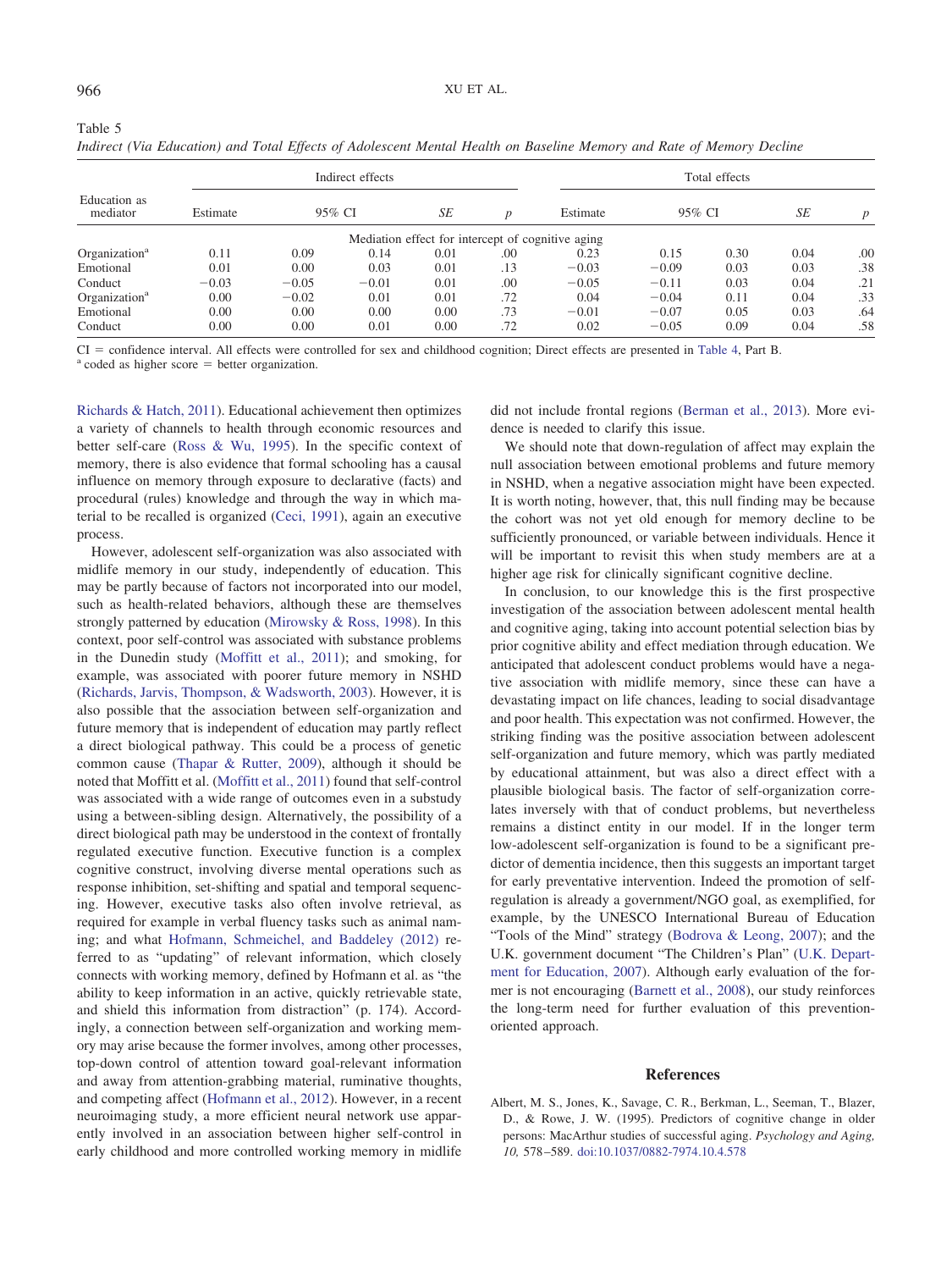- <span id="page-9-29"></span>Anstey, K., & Christensen, H. (2000). Education, activity, health, blood pressure and apolipoprotein E as predictors of cognitive change in old age: A review. *Gerontology, 46,* 163–177. [doi:10.1159/000022153](http://dx.doi.org/10.1159/000022153)
- <span id="page-9-35"></span>Barnett, W. S., Jung, K., Yarosz, D. J., Thomas, J., Hornbeck, A., Stechuk, R., & Burns, S. (2008). Educational effects of the Tools of the Mind curriculum: A randomized trial. *Early Childhood Research Quarterly, 23,* 299 –313. [doi:10.1016/j.ecresq.2008.03.001](http://dx.doi.org/10.1016/j.ecresq.2008.03.001)
- <span id="page-9-15"></span>Bentler, P. M. (1990). Comparative fit indexes in structural models. *Psychological Bulletin, 107,* 238. [doi:10.1037/0033-2909.107.2.238](http://dx.doi.org/10.1037/0033-2909.107.2.238)
- <span id="page-9-33"></span>Berman, M. G., Yourganov, G., Askren, M. K., Ayduk, O., Casey, B. J., Gotlib, I. H., & Jonides, J. (2013). Dimensionality of brain networks linked to life-long individual differences in self-control. *Nature Communications, 4,* 1373. [doi:10.1038/ncomms2374](http://dx.doi.org/10.1038/ncomms2374)
- <span id="page-9-34"></span>Bodrova, E., & Leong, D. J. (2007). *Tools of the mind: A case study of implementing the Vygotskian approach in American Early Childhood and Primary Classrooms*. Geneva, Switzerland: UNESCO, International Bureau of Education.
- <span id="page-9-16"></span>Browne, M. W., & Cudeck, R. (1993). Alternative ways of assessing model fit. In K. A. Bollen & J. S. Long (Eds.), *Testing structural equation* models (pp. 136-162). Newbury Park, CA: Sage.
- <span id="page-9-31"></span>Ceci, S. J. (1991). How much does schooling influence general intelligence and its cognitive components? A reassessment of the evidence. *Developmental Psychology, 27,* 703–722. [doi:10.1037/0012-1649.27.5.703](http://dx.doi.org/10.1037/0012-1649.27.5.703)
- <span id="page-9-17"></span>Chen, F. F. (2007). Sensitivity of goodness of fit indexes to lack of measurement invariance. *Structural Equation Modeling: A Multidisciplinary Journal, 14,* 464 –504. [doi:10.1080/10705510701301834](http://dx.doi.org/10.1080/10705510701301834)
- <span id="page-9-18"></span>Cheung, G. W., & Rensvold, R. B. (2001). The effects of model parsimony and sampling error on the fit of structural equation models. *Organizational Research Methods, 4,* 236 –264. [doi:10.1177/109442810143004](http://dx.doi.org/10.1177/109442810143004)
- <span id="page-9-21"></span>Christensen, H., Hofer, S. M., Mackinnon, A. J., Korten, A. E., Jorm, A. F., & Henderson, A. S. (2001). Age is no kinder to the better educated: Absence of an association investigated using latent growth techniques in a community sample. *Psychological Medicine, 31,* 15–28. [doi:10.1017/](http://dx.doi.org/10.1017/S0033291799002834) [S0033291799002834](http://dx.doi.org/10.1017/S0033291799002834)
- <span id="page-9-7"></span>Clouston, S. A. P., Kuh, D., Herd, P., Elliott, J., Richards, M., & Hofer, S. M. (2012). Benefits of educational attainment on adult fluid cognition: International evidence from three birth cohorts. *International Journal of Epidemiology, 41,* 1729 –1736. [doi:10.1093/ije/dys148](http://dx.doi.org/10.1093/ije/dys148)
- <span id="page-9-4"></span>Colman, I., Wadsworth, M. E. J., Croudace, T. J., & Jones, P. B. (2007). Forty-year psychiatric outcomes following assessment for internalizing disorder in adolescence. *American Journal of Psychiatry, 164, 126*-133.
- <span id="page-9-0"></span>Colman, I., Murray, J., Abbott, R. A., Maughan, B., Kuh, D., Croudace, T. J., & Jones, P. B. (2009). Outcomes of conduct problems in adolescence: 40 year follow-up of national cohort. *British Medical Journal, 338,* a2981.
- <span id="page-9-6"></span>DeCarli, C., Mungas, D., Harvey, D., Reed, B., Weiner, M., Chui, H., & Jagust, W. (2004). Memory impairment, but not cerebrovascular disease, predicts progression of MCI to dementia. *Neurology, 63,* 220 –227. [doi:10.1212/01.WNL.0000130531.90205.EF](http://dx.doi.org/10.1212/01.WNL.0000130531.90205.EF)
- <span id="page-9-30"></span>Deci, E. L., & Ryan, R. M. (1991). A motivational approach to self: Integration in personality. In R. Dienstbier (Ed.), *Nebraska Symposium on Motivation: Perspectives on motivation* (Vol. 38, pp. 237–288). Lincoln: University of Nebraska Press.
- <span id="page-9-12"></span>Department of Education and Science. (1972). *Burnham further education committee grading courses*. London, England: HMSO.
- <span id="page-9-23"></span>Duckworth, A. L. (2011). The significance of self-control. *Proceedings of the National Academy of Sciences of the United States of America, 108,* 2639 –2640. [doi:10.1073/pnas.1019725108](http://dx.doi.org/10.1073/pnas.1019725108)
- <span id="page-9-9"></span>Duckworth, K., Akerman, R., MacGregor, A., Salter, E., & Vorhaus, J. (2009). Self-regulated learning: A literature review. *The Institute of Education, London*. [http://www.learningbenefits.net/Publications/](http://www.learningbenefits.net/Publications/ResReps/ResRep33.pdf) [ResReps/ResRep33.pdf](http://www.learningbenefits.net/Publications/ResReps/ResRep33.pdf)
- <span id="page-9-11"></span>Elander, J., & Rutter, M. (1996). Use and development of the Rutter parents' and teachers' scales. *International Journal of Methods in Psy-*

*chiatric Research, 6,* 63–78. [doi:10.1002/\(SICI\)1234-988X\(199607\)6:](http://dx.doi.org/10.1002/%28SICI%291234-988X%28199607%296:2%3C63::AID-MPR151%3E3.3.CO%3B2-M) 2<[63::AID-MPR151](http://dx.doi.org/10.1002/%28SICI%291234-988X%28199607%296:2%3C63::AID-MPR151%3E3.3.CO%3B2-M)>3.3.CO;2-M

- <span id="page-9-1"></span>Fergusson, D. M., Horwood, L. J., & Ridder, E. M. (2005). Show me the child at seven: The consequences of conduct problems in childhood for psychosocial functioning in adulthood. *Journal of Child Psychology and Psychiatry, 46,* 837– 849. [doi:10.1111/j.1469-7610.2004.00387.x](http://dx.doi.org/10.1111/j.1469-7610.2004.00387.x)
- <span id="page-9-13"></span>Ferrer, E., Balluerka, N., & Widaman, K. F. (2008). Factorial invariance and the specification of second-order latent growth models. *Methodology: European Journal of Research Methods for the Behavioral and Social Sciences, 4,* 22–36. [doi:10.1027/1614-2241.4.1.22](http://dx.doi.org/10.1027/1614-2241.4.1.22)
- <span id="page-9-27"></span>Geldhof, G. J., & Little, T. D. (2011). Influences of children's and adolescents' action-control processes on school achievement, peer relationships, and coping with challenging life events. *New Directions for Child and Adolescent Development, 2011,* 45–59. [doi:10.1002/cd.303](http://dx.doi.org/10.1002/cd.303)
- <span id="page-9-8"></span>Gow, A. J., Johnson, W., Mishra, G., Richards, M., Kuh, D., & Deary, I. J. (2012). Is age kinder to the initially more able?: Yes, and no. *Intelligence, 40,* 49 –59. [doi:10.1016/j.intell.2011.10.007](http://dx.doi.org/10.1016/j.intell.2011.10.007)
- <span id="page-9-22"></span>Graham, J. W. (2009). Missing data analysis: Making it work in the real world. *Annual Review of Psychology, 60,* 549 –576. [doi:10.1146/annurev](http://dx.doi.org/10.1146/annurev.psych.58.110405.085530) [.psych.58.110405.085530](http://dx.doi.org/10.1146/annurev.psych.58.110405.085530)
- <span id="page-9-14"></span>Hancock, G. R., Kuo, W. L., & Lawrence, F. R. (2001). An illustration of second-order latent growth models. *Structural Equation Modeling, 8,* 470 – 489. [doi:10.1207/S15328007SEM0803\\_7](http://dx.doi.org/10.1207/S15328007SEM0803_7)
- <span id="page-9-3"></span>Hatch, S. L., & Wadsworth, M. E. J. (2008). Does adolescent affect impact adult social integration? Evidence from the British 1946 birth cohort. *Sociology, 42,* 155–177.
- <span id="page-9-24"></span>Hatch, S. L., Feinstein, L., Link, B. G., Wadsworth, M. E. J., & Richards, M. (2007). The continuing benefits of education: Adult education and midlife cognitive ability in the British 1946 birth cohort. *Journals of Gerontology: Series B: Psychological Sciences and Social Sciences, 62,* S404 –S414. [doi:10.1093/geronb/62.6.S404](http://dx.doi.org/10.1093/geronb/62.6.S404)
- <span id="page-9-20"></span>Hayes, A. F. (2009). Beyond Baron and Kenny: Statistical mediation analysis in the new millennium. *Communication Monographs, 76,* 408 – 420. [doi:10.1080/03637750903310360](http://dx.doi.org/10.1080/03637750903310360)
- <span id="page-9-32"></span>Hofmann, W., Schmeichel, B. J., & Baddeley, A. D. (2012). Executive functions and self-regulation. *Trends in Cognitive Sciences, 16,* 174 – 180. [doi:10.1016/j.tics.2012.01.006](http://dx.doi.org/10.1016/j.tics.2012.01.006)
- <span id="page-9-2"></span>Jokela, M., Ferrie, J., & Kivimäki, M. (2009). Childhood problem behaviors and death by midlife: The British National Child Development Study. *Journal of the American Academy of Child & Adolescent Psychiatry, 48,* 19 –24. [doi:10.1097/CHI.0b013e31818b1c76](http://dx.doi.org/10.1097/CHI.0b013e31818b1c76)
- <span id="page-9-19"></span>Kaplan, D. (2000). *Structural equation modeling: Foundations and extensions* (Vol. 10). Thousand Oaks, CA: Sage.
- <span id="page-9-25"></span>Kuh, D., Head, J., Hardy, R., & Wadsworth, M. (1997). The influence of education and family background on women's earnings in midlife: Evidence from a British national birth cohort study. *British Journal of Sociology of Education, 18,* 385– 405. [doi:10.1080/0142569970180305](http://dx.doi.org/10.1080/0142569970180305)
- <span id="page-9-10"></span>Kuh, D., Pierce, M., Adams, J., Deanfield, J., Ekelund, U., Friberg, P., . . . Hardy, R. (2011). Cohort profile: Updating the cohort profile for the MRC National Survey of Health and Development: A new clinic-based data collection for ageing research. *International Journal of Epidemiology, 40,* e1– e9. [doi:10.1093/ije/dyq231](http://dx.doi.org/10.1093/ije/dyq231)
- <span id="page-9-26"></span>Lerner, R. M., Lerner, J. V., Bowers, E. P., Lewin-Bizan, S., Gestsdottir, S., & Urban, J. B. (2011). Self-regulation processes and thriving in childhood and adolescence: A view of the issues. *New Directions for Child and Adolescent Development, 2011,* 1–9. [doi:10.1002/cd.300](http://dx.doi.org/10.1002/cd.300)
- <span id="page-9-5"></span>Leventhal, H., Rabin, C., Leventhal, E. A., & Burns, E. (2001). Health risk behaviors and aging. *Handbook of the Psychology of Aging, 5,* 186 –214.
- <span id="page-9-28"></span>Maniar, S., & Zaff, J. F. (2011). A life-span, relational, public health model of self-regulation: Impact on individual and community health. *New Directions for Child and Adolescent Development, 2011,* 77– 86. [doi:](http://dx.doi.org/10.1002/cd.305) [10.1002/cd.305](http://dx.doi.org/10.1002/cd.305)